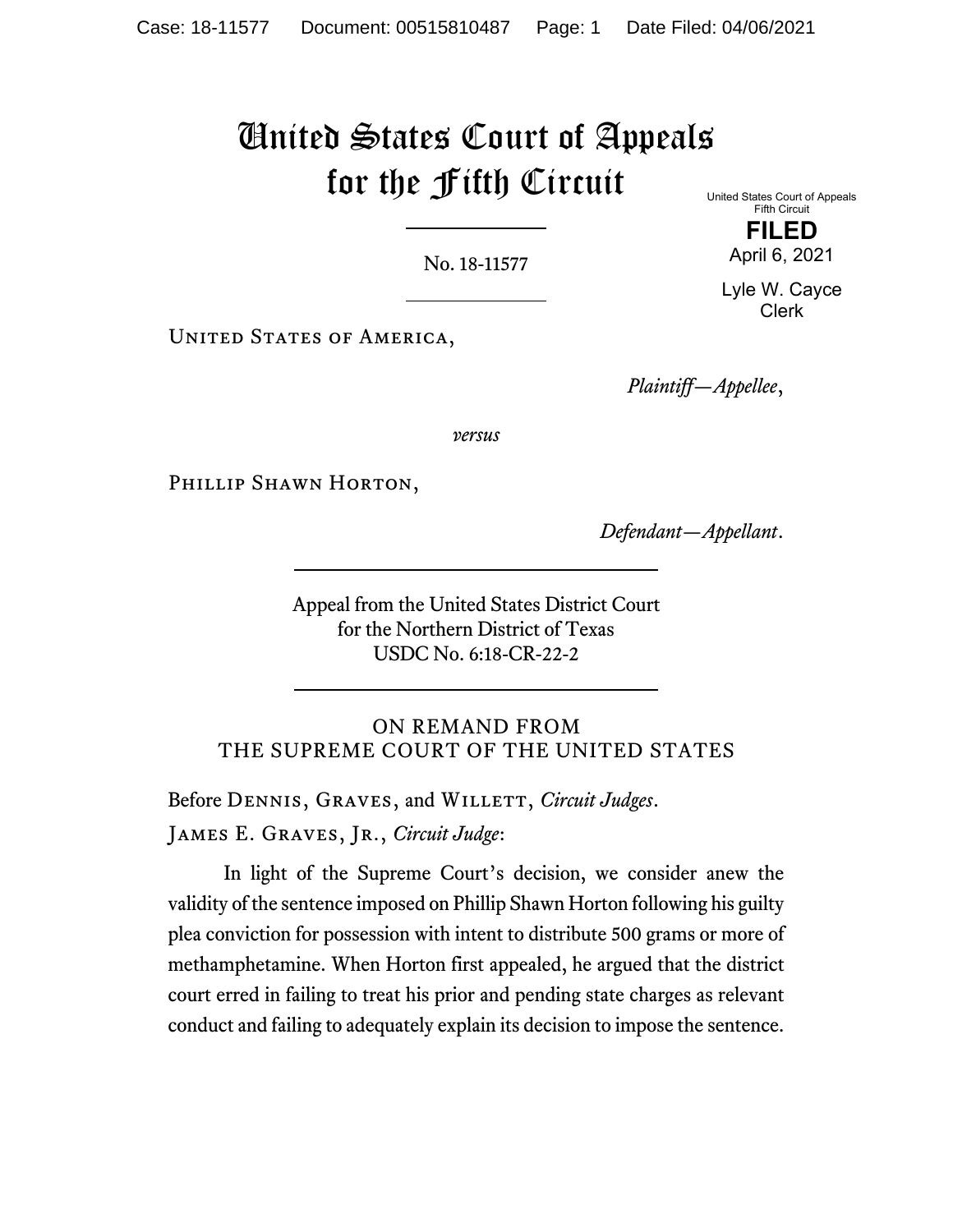We affirmed the sentence and held that, relying upon *United States v. Lopez*, 923 F.2d 47 (5th Cir. 1991), Horton's arguments pertaining to the district court's failure to consider relevant conduct underlying Horton's state convictions were not developed in the district court, so they could not constitute plain error. We also held that the district court adequately explained its decision to impose the sentence.

The Supreme Court vacated our decision and remanded for further consideration in light of *Davis v. United States*, 140 S. Ct. 1060, 1061 (2020), which requires that unpreserved claims of factual error be reviewed under the full plain error test. Because Horton does not show that the district court committed a clear or obvious error, we again affirm.

## **I. Background**

Horton pleaded guilty for possession with intent to distribute 500 grams or more of methamphetamine after an investigation into the drug trafficking activities of Gilbert Martinez, who was responsible for distributing large quantities of methamphetamine in the San Angelo, Texas area. During the course of the investigation, Horton was identified as a courier for Martinez. On or about February 8, 2017, Horton was later pulled over by officers who seized a firearm and five bags of methamphetamine totaling 1,942 grams from Horton's vehicle. Horton later divulged that he made at least three other trips for Martinez, but Horton was not formally charged for the trips and the presentence investigation report (PSR) counted them as "relevant conduct." The probation officer calculated Horton's total offense level at 35 based on the quantity of drugs noted above. Horton received a total of five criminal history points, based on state offenses for possession of a controlled substance, terroristic threats, and possession of drug paraphernalia, establishing a criminal history category of III. Accordingly, his guidelines sentencing range was 210 to 262 months of imprisonment. The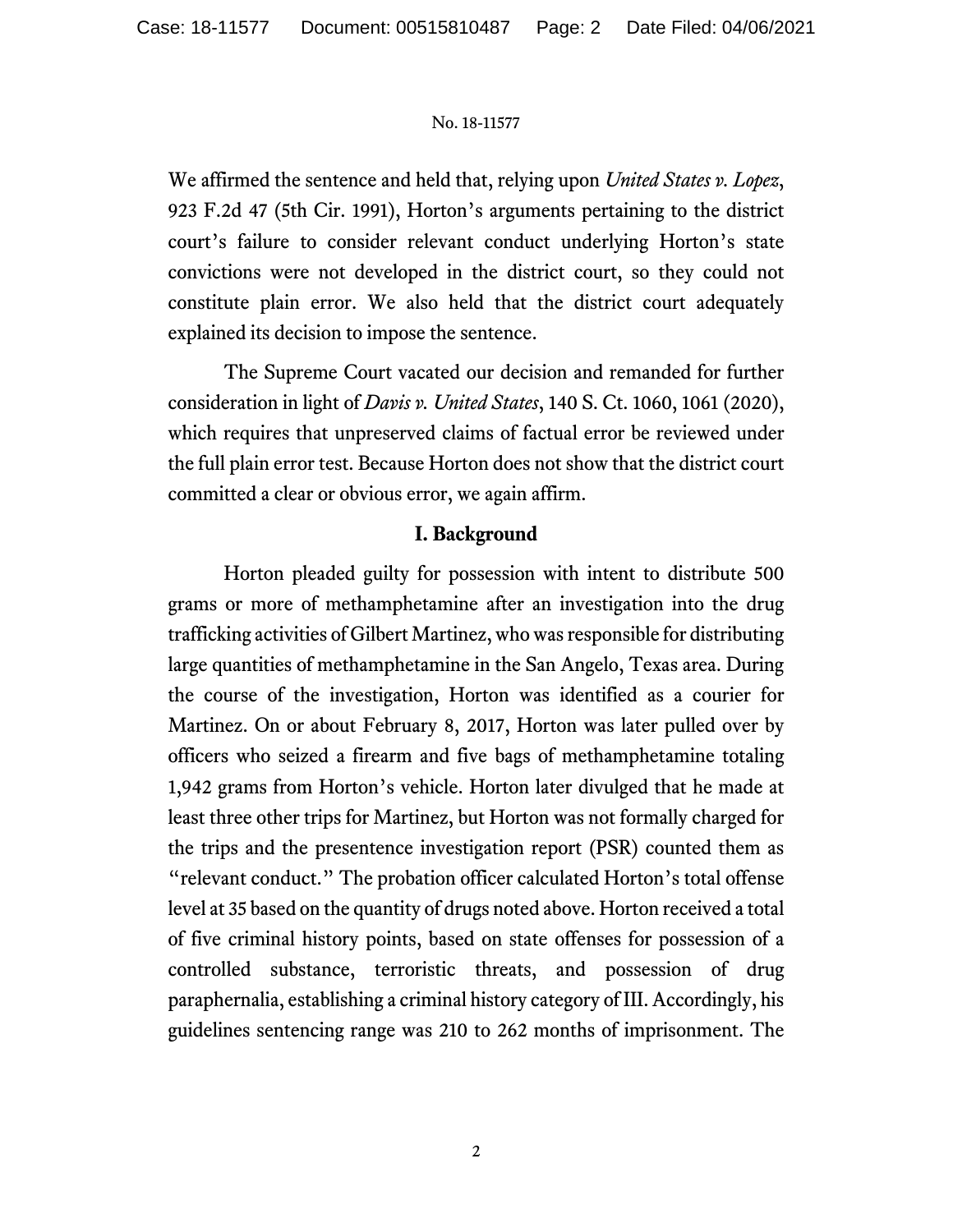PSR also expressly noted that the pending state charges in Green County, Texas, were "unrelated to the instant offense" and that the "court may impose the sentences to be served consecutive to the instant offense." Horton and the government filed statements adopting the presentence report.

At the sentencing hearing, the district court adopted the PSR's factual findings, background data, and guidelines calculations as its own. On the government's motion, the district court dismissed Horton's conspiracy count listed in the indictment and proceeded to sentencing on Horton's possession count.<sup>1</sup> After the court asked if the defense had any evidence or argument, Horton requested a sentence at the bottom of the guidelines range based on his role in the offense, noting that the facts in the PSR indicated that he "was essentially a mule" or "gofer" for codefendant Martinez's drug enterprise. Horton also asked the district court to consider running the instant sentence concurrently with a state sentence that he was serving at the time as a result of revocation of supervision for a controlled substance offense. Horton made this request because the instant offense "occurred essentially at the same time as the violations that led to the revocation of supervision . . . and the imposition of that [state] sentence." Horton also requested a facility placement and participation in a substance abuse program.

<sup>&</sup>lt;sup>1</sup> The indictment against Horton included two counts. Count One listed, along with Horton's co-defendants Gilbert Martinez and Dora Elia Gaona, the offense of "conspiracy to distribute and possess with intent to distribute 500 grams or more of methamphetamine." Count Two listed the offense of "possession with intent to distribute 500 grams or more of methamphetamine." At Horton's sentencing, the government asked the court to dismiss Count One (conspiracy) and proceed with sentencing on Count Two (possession). The court granted the motion to proceed on Count Two only.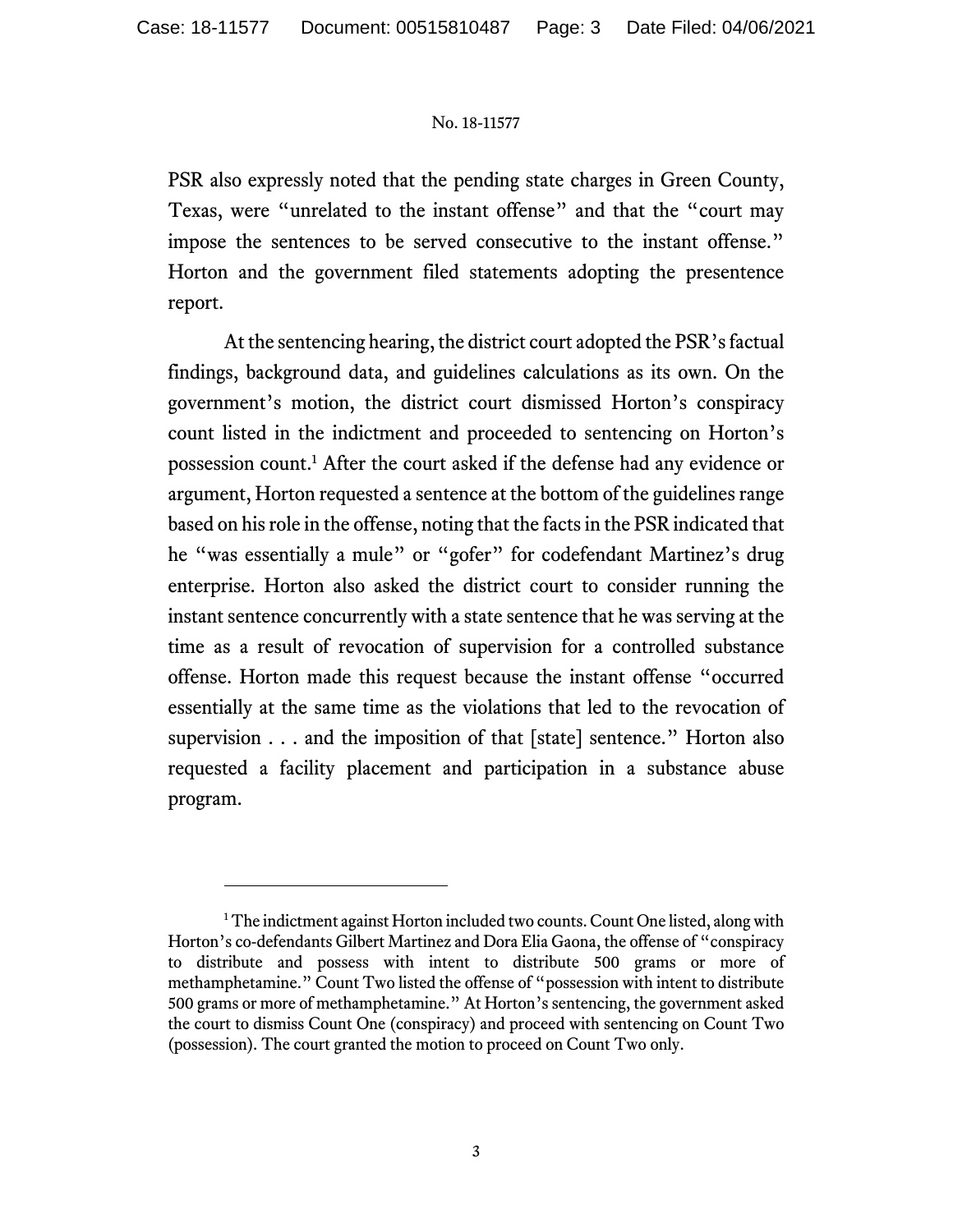Without commenting on Horton's requests, the district court asked if Horton would like to make a statement. Horton declined. The district court sentenced Horton to 262 months of imprisonment and five years of supervised release with special conditions. The district court did not run the instant sentence concurrently with any anticipated sentence imposed in Horton's four pending state charges. The district court stated on the record its reasons for imposing the sentence as "address[ing] the objectives of punishment and deterrence" and the supervised release as necessary for Horton to re-assimilate back into society. After announcing that Horton had the right to appeal, the district court stated, "You may now stand aside." Horton filed a timely notice of appeal.

# **II. Legal Analysis**

Horton re-urges the same arguments as before the remand. There are two categories of arguments: one based on the district court's failure to consider relevant conduct in Horton's state convictions, and the other based on the district court's procedural errors.

With respect to relevant conduct, Horton argues that the district court erred in failing to consider two prior state convictions as relevant conduct to the instant offense when assessing criminal history points under U.S.S.G. §§ 4A1.1 and 4A1.2; not ordering his sentence to run concurrently with his undischarged state sentence under U.S.S.G. § 5G1.3(b)(2); and not adjusting his sentence for time already served on his undischarged state sentence pursuant to U.S.S.G. § 5G1.3(b)(1). He also maintains that the district court erred in declining to impose a concurrent sentence with anticipated state sentences based on relevant conduct pursuant to U.S.S.G. § 5G1.3(c).

With respect to procedural errors, Horton argues that the district court erred in failing to explain its decision to run the sentence consecutively to the undischarged state and anticipated state sentences based on relevant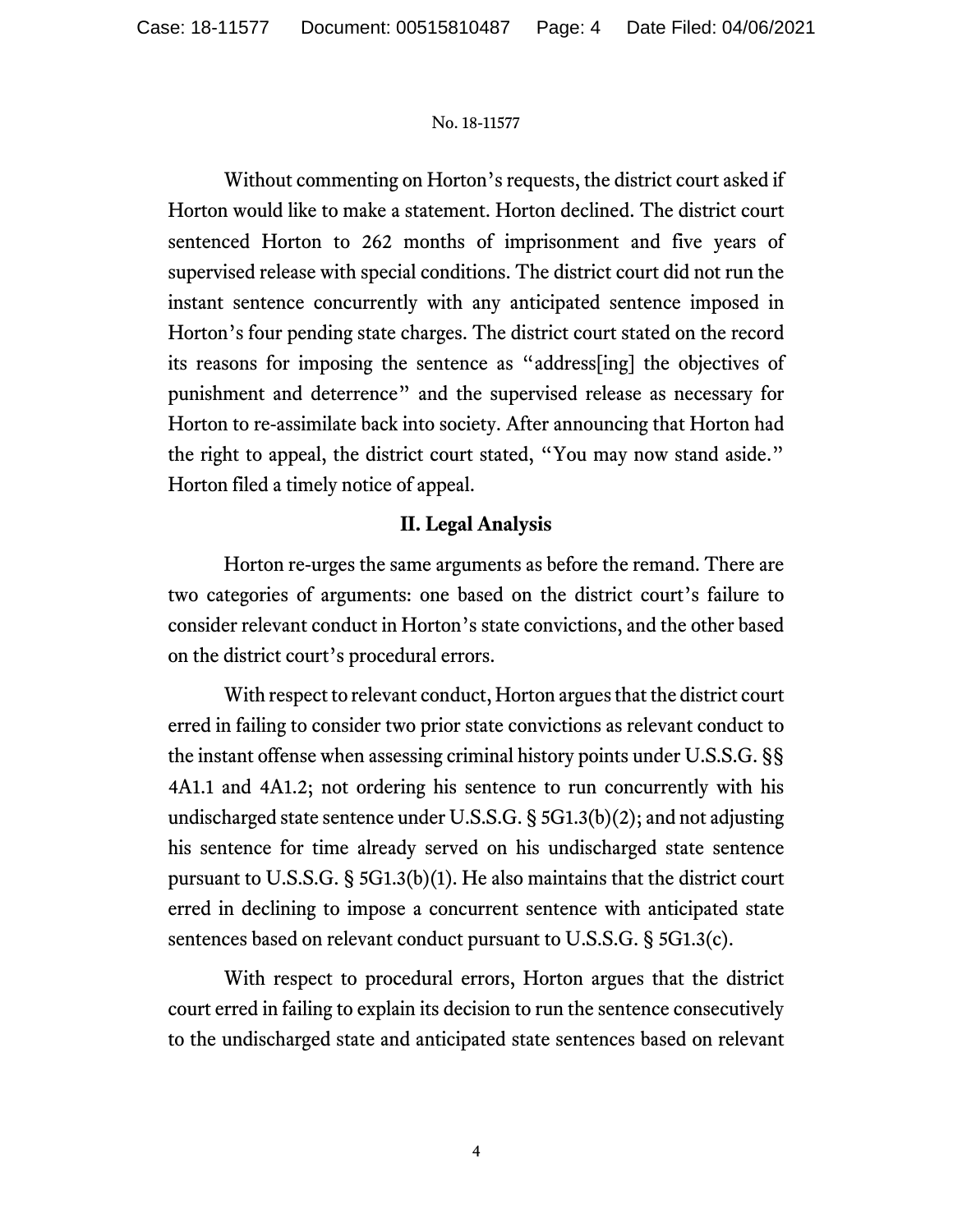conduct. He also contends that his sentence was unreasonable because the district court failed to consider factors in 18 U.S.C. § 3583(c) for a term of supervised release. Finally, Horton maintains that the district court failed to adequately explain pursuant to 18 U.S.C.  $\S$  3553(c)(1) its reason for imposing the particular sentence.

## **A. Relevant Conduct Claims**

On appeal, Horton raises for the first time fact questions pertaining to whether the conduct underlying his state offenses was sufficiently connected or related to the underlying offense to qualify as relevant conduct under U.S.S.G. § 1B1.3. *See United States v. Nevels*, 160 F.3d 226, 229 (5th Cir. 1998) ("The district court's determination of what constitutes relevant conduct for sentencing purposes is a factual finding."). In light of *Davis,* we must review unpreserved factual arguments for plain error under Federal Rule of Criminal Procedure 52(b). 140 S. Ct. at 1061. Plain error exists "when: (1) there was an error; (2) the error was clear and obvious; and (3) the error affected the defendant's substantial rights." *United States v. Garcia-Rodriguez*, 415 F.3d 452, 454 (5th Cir. 2005). A factual finding "is not clearly erroneous as long as it is plausible in light of the record as a whole." *United States v. Jeffries*, 587 F.3d 690, 692 (5th Cir. 2009). Even then, the court may exercise its "discretion to notice a forfeited error . . . only if (4) the error seriously affects the fairness, integrity, or public reputation of judicial proceedings." *Garcia-Rodriguez*, 415 F.3d at 454 (internal quotation marks and citations omitted).

 Relevant conduct includes "all acts and omissions committed, aided, abetted, counseled, commanded, included, procured, or willfully caused by the defendant . . . that were part of the same course of conduct or common scheme or plan as the offense of conviction." U.S.S.G.  $\S$  1B1.3(a)(1)(A), (a)(2). Two or more offenses may constitute part of a common scheme or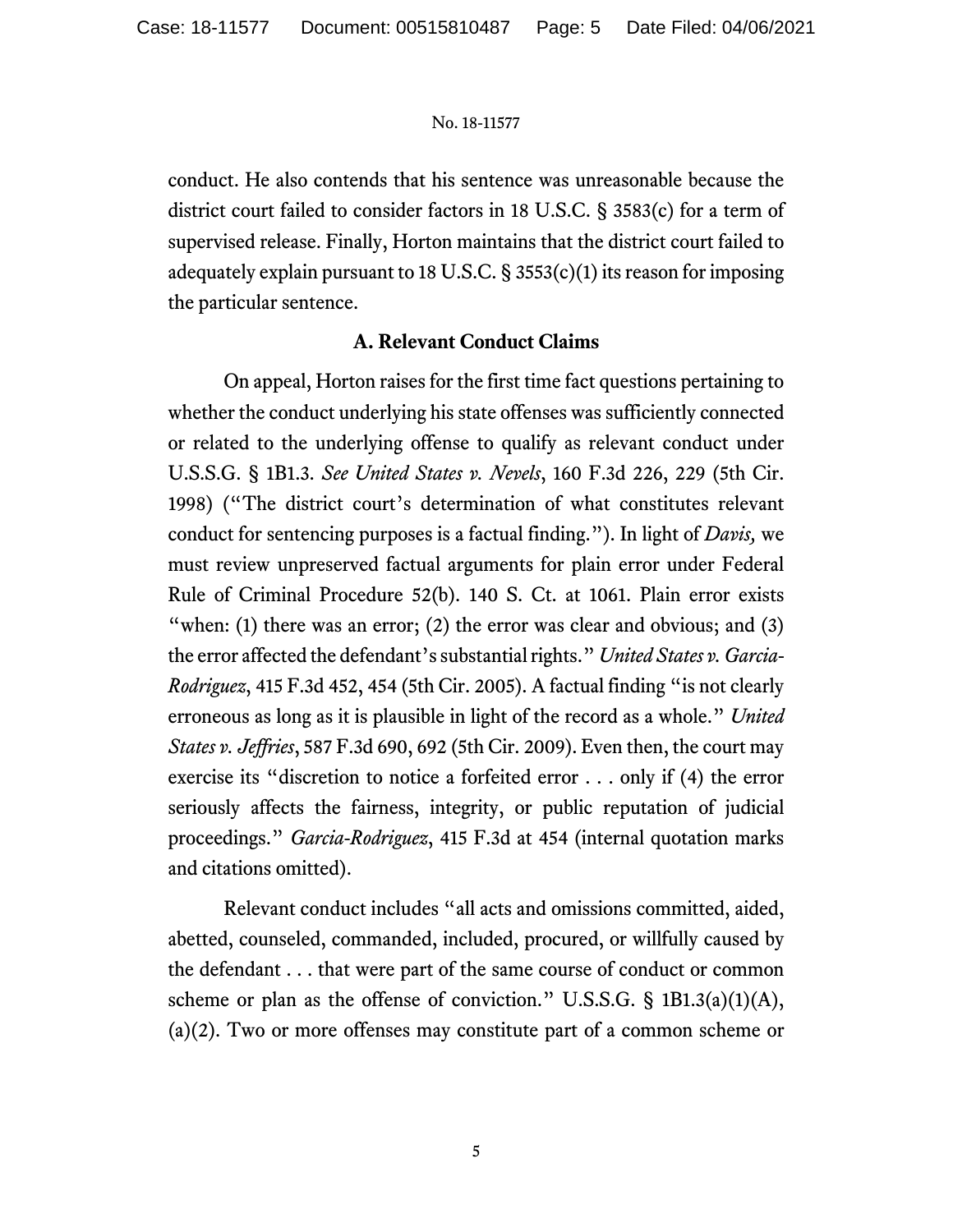plan if they are "substantially connected to each other by at least one common factor, such as common victims, common accomplices, common purpose, or similar modus operandi." § 1B1.3, cmt. (n.5(B)(i)). Offenses that do not qualify as a common scheme or plan may be considered part of the same course of conduct "if they are sufficiently connected or related to each other as to warrant the conclusion that they are part of a single episode, spree, or ongoing series of offenses." § 1B1.3, cmt. (n.5(B)(ii)). Relevant factors include "the degree of similarity of the offenses, the regularity (repetitions) of the offenses, and the time interval between the offenses." § 1B1.3, cmt.  $(n.5(B)(ii)).$ 

As a threshold matter, we address whether the district court even made factual findings regarding the state offenses. We "have allowed the district court to make implicit findings by adopting the PSR," where "the findings in the PSR are so clear that the reviewing court is not left to 'secondguess' the basis for the sentencing decision." *United States v. Carreon*, 11 F.3d 1225, 1231 (5th Cir. 1994). Here, the PSR made a finding that the pending state charges were not related to the instant offense, which Horton does not dispute. The PSR also made clear that the prior state offenses were not relevant conduct by counting them for purposes of calculating the criminal history score. *See* U.S.S.G. § 4A1.2, cmt. (n.1). Accordingly, we conclude that the district court made the implicit factual finding that the underlying conduct of Horton's state offenses did not qualify as relevant conduct.

 Horton argues that the relevant conduct to the instant offense should have included his two prior state convictions, which were (1) possession of approximately 6.3 grams of methamphetamine, for which he was arrested on January 19, 2017 and sentenced to six years of imprisonment on May 8, 2018 as a result of revocation of supervision for a controlled substance offense; and (2) possession of drug paraphernalia, for which he was arrested on October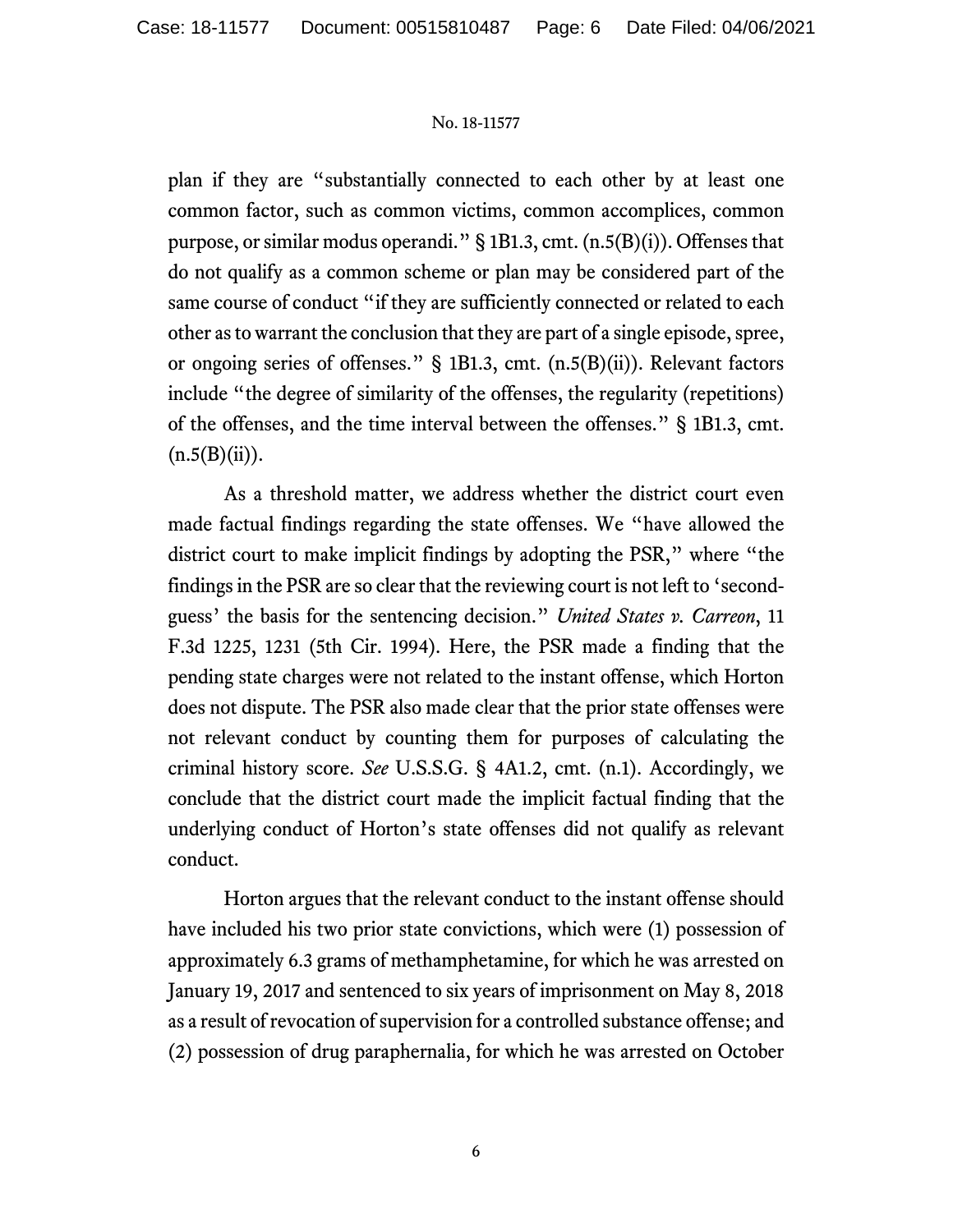30, 2017. He contends that the underlying conduct of these convictions was part of regular and repetitive conduct as the instant offense and was similar and in close temporal proximity to it as well. *See* § 1B1.3, cmt. (n.5(B)(ii)). While Horton correctly points out that the first offense was committed only a few weeks before the federal offense, the state offense involved a substantially smaller quantity of drugs in a very different context—the underlying conduct of the federal offense encompassed Horton's participation in drug trafficking activities for Martinez and transportation of large amounts of methamphetamine between Arizona and Texas,<sup>2</sup> whereas with respect to the state offense, Horton was arrested for a much smaller, and likely personal,<sup>3</sup> amount of methamphetamine after police searched his person due to his erratic behavior at a Walmart store. Further, the connection between his second state conviction and the federal offense is even more attenuated. The underlying conduct of the federal offense was part of a series of trips from October 2016 to February 2017 to procure large amounts of methamphetamine for Martinez, whereas the drug paraphernalia possession offense stemmed from a traffic stop in October 2017 during which no drugs were found. Because the district court's implicit finding that these two state offenses were not relevant to the federal offense is plausible in light of the record as a whole, Horton's arguments related to his prior state convictions must fail.

<sup>&</sup>lt;sup>2</sup> According to the PSR, Horton reported several trips to Arizona to procure the following amounts of methamphetamine for Martinez: (1) 12 pounds; (2) 15 pounds; (3) 5 bundles, or 5 pounds; and (4) 12 pounds. The PSR further stated that "Horton is responsible for 19,958.40 grams [approximately 44 pounds] of methamphetamine and 1,942 grams of "Ice" [d-methamphetamine hydrochloride, with a purity level of 96%]."

<sup>&</sup>lt;sup>3</sup> Horton admitted to regular use of methamphetamine and that he used methamphetamine weekly from December 2016 to December 2017.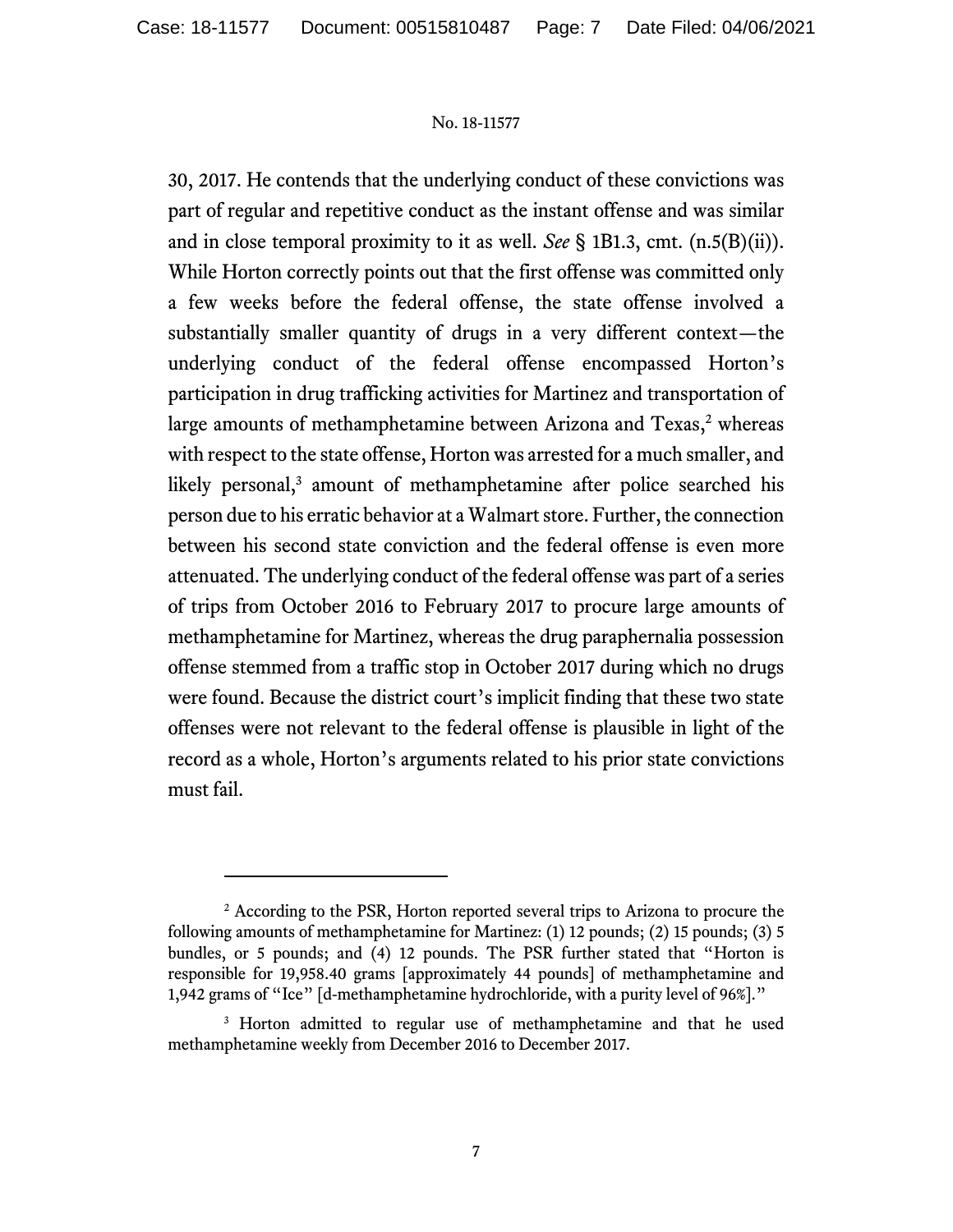Additionally, Horton asserts that the relevant conduct to the instant offense should have included his two anticipated state charges, which were (1) unlawful carrying of a weapon, for which he was arrested on April 25, 2017; and (2) manufacture/delivery of methamphetamine, for which he was arrested on December 5, 2017. The weapon charge arose from a traffic stop, during which a search of his person revealed 51 grams of methamphetamine, a glass pipe containing residue, and a firearm. The drug charge arose from an incident in December 2017, during which Horton was stopped for having an outstanding arrest warrant and a search of his vehicle revealed, *inter alia*, a pipe containing white residue and 8.6 grams of methamphetamine that Horton claimed belonged to him. Though a closer call, the district court's implicit finding that the pending state charges were not relevant to the federal offense is also plausible in light of the record as a whole. The pending state charges involved relatively small amounts of methamphetamine (51 grams, or approximately 0.11 pounds) compared to the substantial amounts transported by Horton from October 2016 to February 2017 (ranging from 5 to 15 pounds). The record also suggests that at least some of the methamphetamine involved in the pending state offenses was for Horton's personal use. Accordingly, Horton's argument that the district court erred in declining to concurrently run his sentence with the anticipated state sentences fails as well.

## **B. Procedural Claims**

Horton also raises procedural arguments regarding the district court's failure to consider all of the sentencing factors and to adequately explain its rationale in imposing the sentence. We again reject these challenges.

First, Horton argues that the district court erred by failing to explain its decision to deny his request to run his federal sentence concurrently with the undischarged state sentence. We review the district court's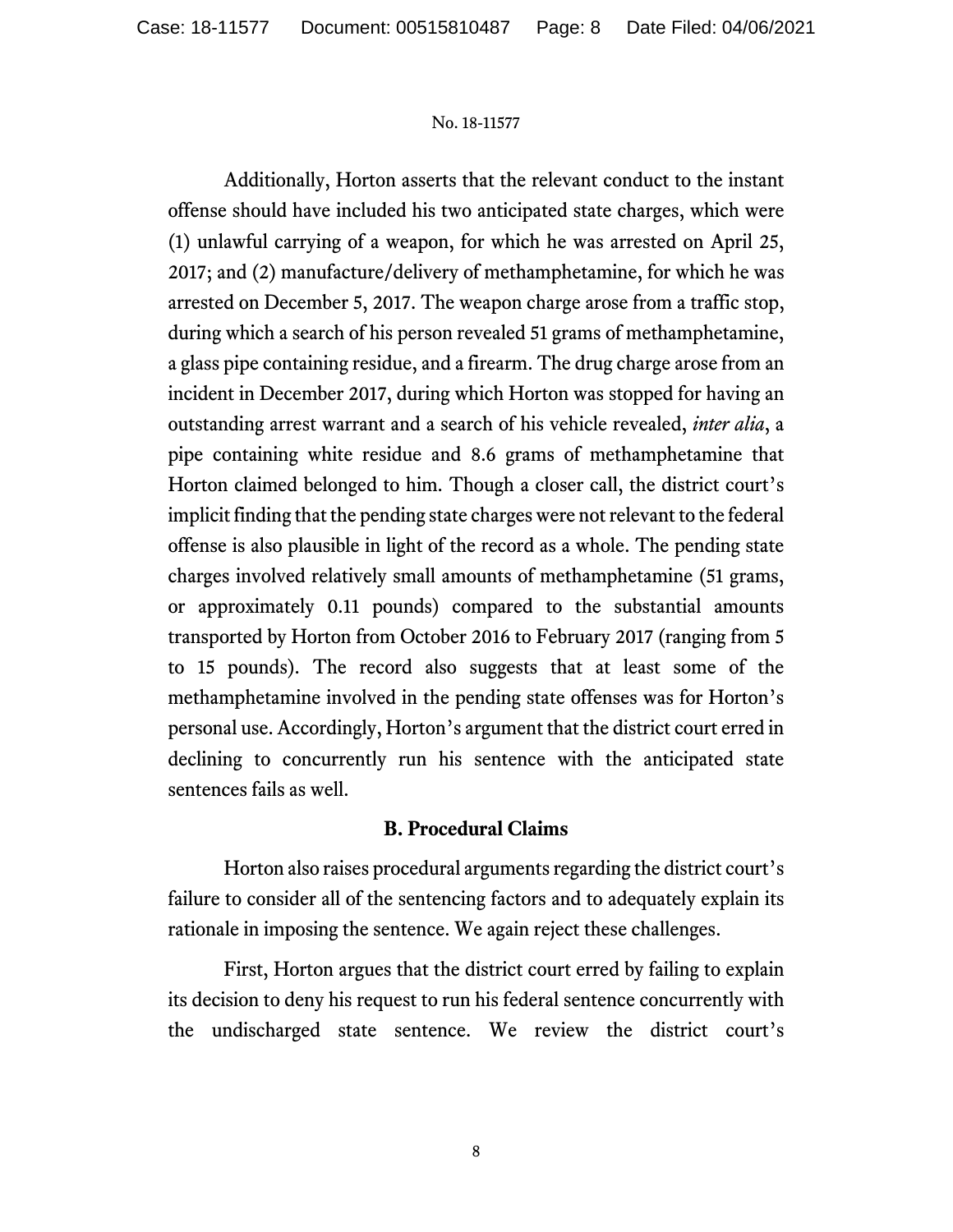interpretation and application of the Sentencing Guidelines de novo and its factual findings for clear error. *See United States v. Lawrence*, 920 F.3d 331, 334 (5th Cir. 2019). At sentencing, Horton referred to a temporal connection between the offenses, which, without more, is insufficient to establish a relevant conduct determination. *Cf. United States v. Ortiz*, 613 F.3d 550, 558 (5th Cir. 2010) (finding no "distinctive similarities" or "common accomplices, suppliers, or buyers between the two offenses" even though the defendant's two drug offenses occurred in the same building). Similarly, Horton failed to establish a "regularity" of the offense because the first state offense involved a "relatively small amount" of methamphetamine whereas the federal offense involved "massive quantities of the drug." *Id*. at 558–59. Given the absence of elaboration on the relevant conduct, either by Horton or in the PSR, the district court could have reasonably concluded that Horton's request that it "consider running" the sentence concurrently with his state sentence implicated the policy statement of § 5G1.3(d), which provides in relevant part that "[i]n any other case involving an undischarged term of imprisonment, the sentence for the instant offense may be imposed to run concurrently, partially concurrently, or consecutively to the prior undischarged" sentence. *See also* U.S.S.G. § 5G1.3(b), cmt. (n.2(D)) (providing an example of imposing a concurrent sentence when the state offense involved the sale of 25 grams of cocaine and the federal offense involved the sale of 90 grams of cocaine). Accordingly, a finding of clear error is precluded because we lack a "definite and firm conviction that a mistake has been committed." *United States v. Rodriguez*, 630 F.3d 377, 380 (5th Cir. 2011).

As to the remaining procedural claims, Horton concedes that he did not object to the adequacy of the explanation in the district court, but he contends that his failure to do so should not result in plain error review because, after pronouncing the sentence, the district court told the parties,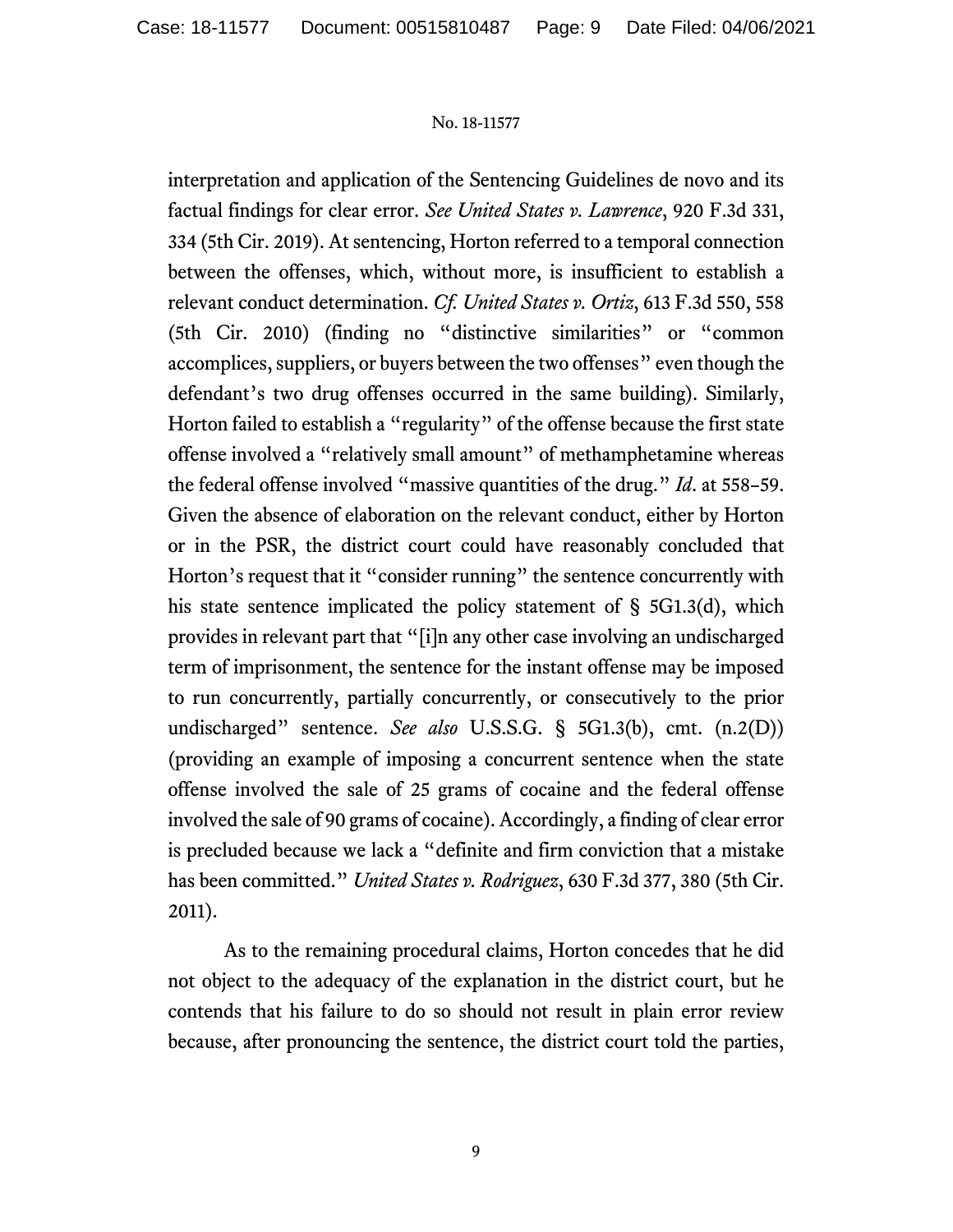"you may stand aside," and, thus, Horton did not have a reasonable opportunity to object. Indeed, we have found that requiring a formal objection can be futile where the district court was openly hostile towards a party and continuously interrupted its attempts to formally object. *United States v. Castillo*, 430 F.3d 230, 243 (5th Cir. 2005). However, as the government notes, we have addressed the same "stand aside" comments before in *United States v. Morales*, 299 F. App'x 455, 457 (5th Cir. 2008). There, the defendant's claim was subject to plain error review because the sentence was imposed in open court, his counsel was present, and the court never expressed "anger, hostility, or unwillingness to consider a proper objection." *Id*. (emphasis added). Nothing in the record reflects that the district court gave Horton, or indeed anyone, the impression that a request for further explanation of the sentence would not be entertained or that any objection on that basis would have been futile. Accordingly, we apply plain error review.

Horton argues the district court plainly erred by failing to explain its decision to run his federal sentence consecutively to his anticipated state sentences for unlawfully carrying a weapon and manufacturing/delivering methamphetamine. Even assuming the district court's failure to state the reasons for running the sentence consecutively was an error that was clear or obvious, Horton has not shown that the error affected his substantial rights. Horton's failure-to-explain claim rests on the premise that the state offenses were relevant conduct and should therefore run concurrently with the sentence pursuant to U.S.S.G. § 5G1.3(b). We have already rejected his relevant-conduct argument, so the district court was not required to impose a concurrent sentence here. *See Setser v. United States*, 566 U.S. 231, 244 (2012) (holding that the district court has discretion to order a consecutive sentence to an anticipated state sentence). Further, the court was within its discretion to impose a consecutive sentence given Horton's criminal history.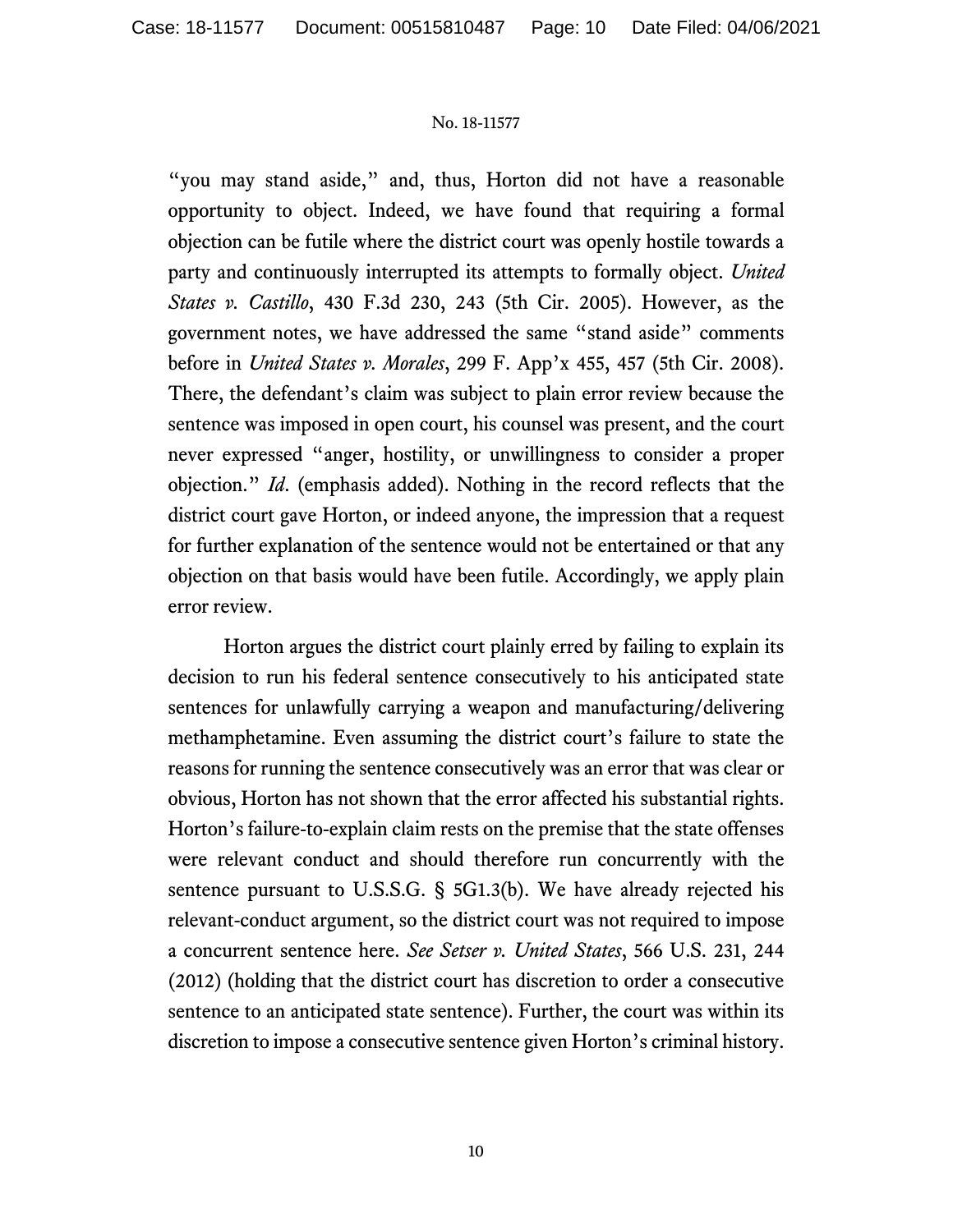*See United States v. Izaguirre-Losoya*, 219 F.3d 437, 441 (5th Cir. 2000) (affirming sentence, even though the district court failed to articulate precise reasons for imposing a consecutive sentence, due to defendant's extensive criminal history). As such, the sentence imposed was supported by the record and not contrary to law. The district court's alleged failure to articulate precise reasons for imposing a consecutive sentence did not impair Horton's substantial rights.

Next, Horton contends that the district court plainly erred in failing to articulate its consideration of 18 U.S.C. § 3553(a) factors for terms of supervised release. *See* § 18 U.S.C. 3583(c). Horton does not challenge a specific condition even though the district court imposed several conditions, including abstention from certain drugs, participation in a drug dependence treatment program, and participation in a mental health treatment program. Although district courts have "wide discretion in imposing terms and conditions of supervised release," *United States v. Paul*, 274 F.3d 155, 164 (5th Cir. 2001), the district court must "set forth factual findings to justify special probation conditions" in terms of the 18 U.S.C. § 3553(a) factors. *United States v. Salazar*, 743 F.3d 445, 451 (5th Cir. 2014). The district court here stated that imposing the special conditions was necessary to help Horton with reassimilation, obtaining suitable employment, and maintaining a lawabiding lifestyle. Accordingly, "the record sufficiently supports the special . . . condition[s] imposed." *United States v. Dean*, 940 F.3d 888, 891 (5th Cir. 2019). Horton also has failed to establish the third prong of plain error because "he fail[ed] to show that an [additional] explanation would have changed his sentence." *United States v. Tang*, 718 F.3d 476, 483 (5th Cir. 2013).

Finally, Horton maintains that the district court plainly erred in failing to explain its decision to impose the maximum 262-month sentence of the guidelines range. Because Horton's guideline range exceeds 24 months, he